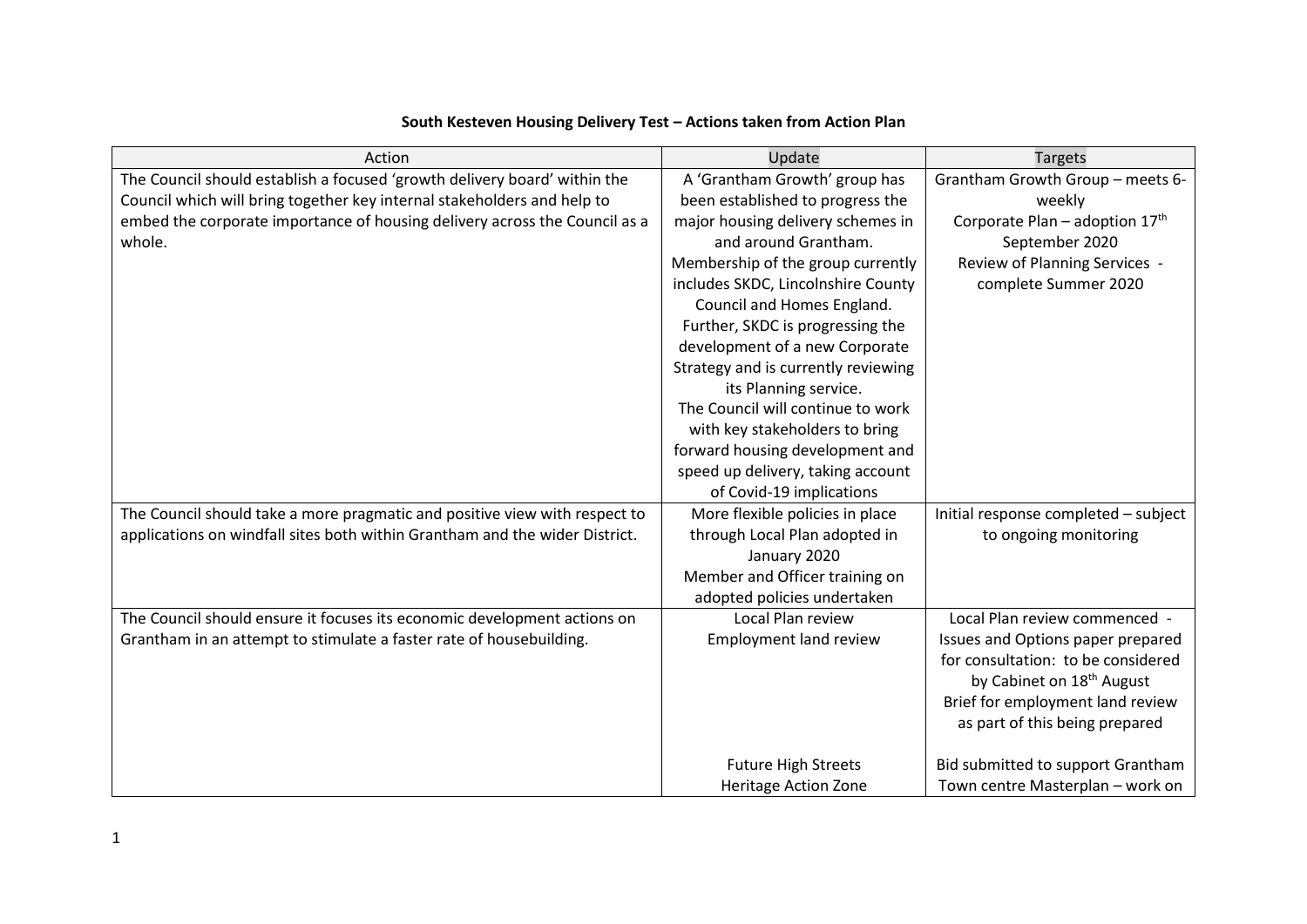|                                                                              |                                     | Heritage Action Zone to follow om   |
|------------------------------------------------------------------------------|-------------------------------------|-------------------------------------|
|                                                                              |                                     | from this.                          |
| Support Councillors to develop a cross - party agreement on the importance   | Local plan adopted by full Council  | Early Local Plan Review to be       |
| of delivering new homes.                                                     | Cross party support for Council     | submitted by December 2023.         |
|                                                                              | companies to help stimulate the     |                                     |
|                                                                              | economy and housebuilding           |                                     |
|                                                                              | General approval for budget set by  |                                     |
|                                                                              | Council.                            |                                     |
|                                                                              | Commitment made by the Council      |                                     |
|                                                                              | to undertake an early review of the |                                     |
|                                                                              | Local Plan.                         |                                     |
| Disaggregate the urban expansion sites - particularly Poplar Farm and        | <b>Prince William of Gloucester</b> | PWGB - outline permission mid       |
| Spitalgate Heath Garden village to enable SME developers to deliver at pace. | Barracks site - positive working    | 2021, first RM approval and         |
| This may require the Council or Homes England purchasing land from           | with MOD and Homes England who      | commencement of development         |
| Buckminster.                                                                 | intend to enter into a PPA to cover | expected mid 2022                   |
|                                                                              | pre-app and outline application.    |                                     |
|                                                                              | HE/MOD have now appointed a         |                                     |
|                                                                              | consultancy to carry out the        |                                     |
|                                                                              | studies/reports needed to inform    |                                     |
|                                                                              | their pre-app and outline           |                                     |
|                                                                              | application                         |                                     |
|                                                                              |                                     |                                     |
|                                                                              | St Martins Park Stamford - The      | SMP - outline permission late 2020, |
|                                                                              | Council as joint landowner with     | first RM approval and               |
|                                                                              | Burghley Estates has control over   | commencement of development         |
|                                                                              | who develops the site. They have    | expected mid 2021                   |
|                                                                              | also entered into a PPA with the    |                                     |
|                                                                              | Council as LPA to ensure timely     |                                     |
|                                                                              | delivery. Consultant planning       |                                     |
|                                                                              | officer financed by PPA employed    |                                     |
|                                                                              | to deal with application. Pre-app   |                                     |
|                                                                              | advice now issued. Outline          |                                     |
|                                                                              |                                     |                                     |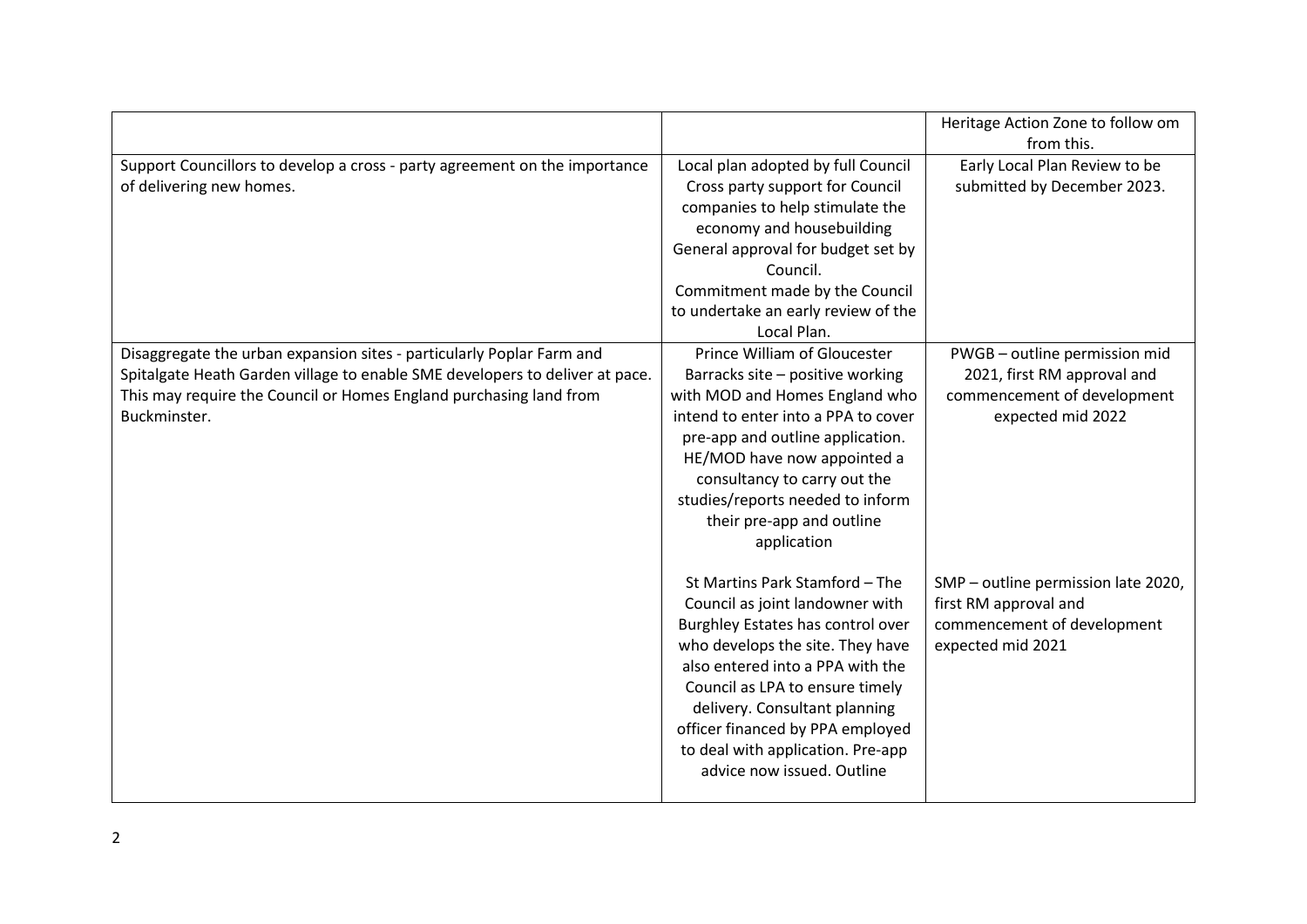| application to be submitted August  |                                    |
|-------------------------------------|------------------------------------|
| 2020                                |                                    |
|                                     |                                    |
|                                     |                                    |
| Poplar Farm - ongoing PPA to        | PF-S73 application expected late   |
| cover pre-app discussions relating  | 2020 and determined early 2021.    |
| to revisions to existing permission | Development to continue            |
| which will remove obstacles and     | thereafter                         |
| aid delivery. These include removal |                                    |
| of the need to provide Pennine      |                                    |
| Way link road (now considered by    |                                    |
| LCC Highways to be unnecessary) -   |                                    |
| the trigger point has almost been   |                                    |
| reached which has temporarily       |                                    |
| halted further development.         |                                    |
| Buckminster/Norwich Hub acting      |                                    |
| as master developer will be         |                                    |
| providing the infrastructure and    |                                    |
| selling off individual parcels for  |                                    |
| residential development -           |                                    |
| opportunities for Council to        |                                    |
| buy/develop land.                   |                                    |
| Pre-app advice now issued. S73      |                                    |
| application expected to be          |                                    |
| submitted late 2020                 |                                    |
|                                     |                                    |
|                                     |                                    |
|                                     |                                    |
| Spitalgate Heath Garden Village-    | SH-outline permission expected to  |
| Ongoing discussions with HE on      | be granted late 2020. First RM     |
| potential purchase of phase 1 or    | approval and start of construction |
| other alternatives such as          | expected 2021                      |
| loans/grants to enable up front     |                                    |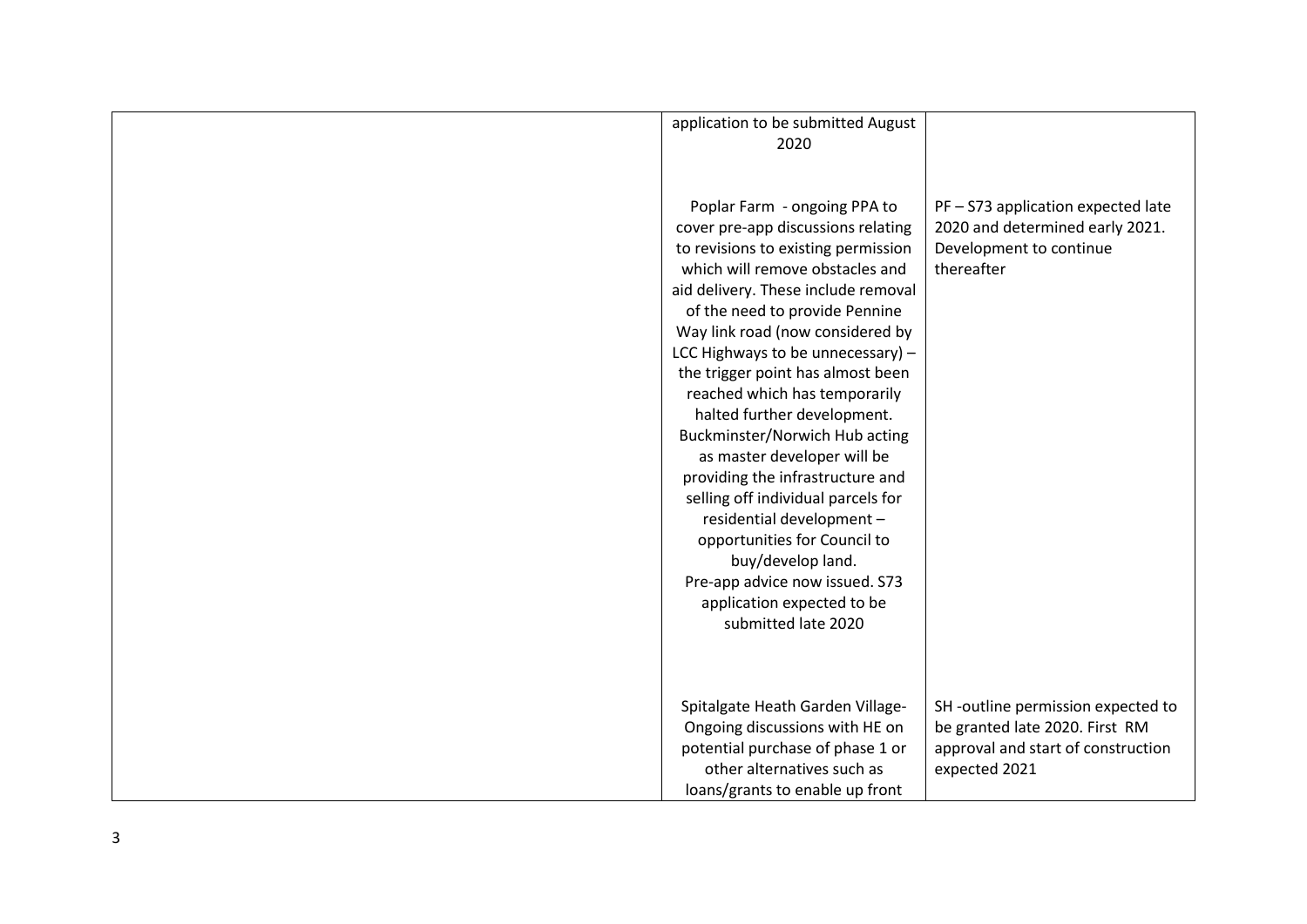|                                                                                                                                                                                                                                                                                                                                                                                                   | infrastructue. Whether developed<br>by HE, Buckminster or another<br>organisation, or combination of the<br>above, the site will be developed<br>under the master developer model<br>which gives opportunities for the<br>Council to buy/develop individual<br>parcels                                                                                                                                                                                                                                                  |                                                                                                                         |
|---------------------------------------------------------------------------------------------------------------------------------------------------------------------------------------------------------------------------------------------------------------------------------------------------------------------------------------------------------------------------------------------------|-------------------------------------------------------------------------------------------------------------------------------------------------------------------------------------------------------------------------------------------------------------------------------------------------------------------------------------------------------------------------------------------------------------------------------------------------------------------------------------------------------------------------|-------------------------------------------------------------------------------------------------------------------------|
| Establish a self-build and custom build register to record the interest of<br>those looking to build their own home in South Kesteven and utilise this as a<br>positive tool in development management decision making. Targeting a<br>different segment of demand could help boost rates of development if there<br>is a clear market for this product.                                          | Register established and policy set<br>out in adopted Local Plan with the<br>aim of providing sufficient sites to<br>meet identified demand.                                                                                                                                                                                                                                                                                                                                                                            | Effectiveness of policy to be<br>monitored and addressed in Local<br>Plan review, if required.                          |
| Keep an ongoing dialogue with Buckminster to understand what progress is<br>being made on the progression of the S106 Agreement and the discharge of<br>the planning conditions at Spitalgate Heath Garden Village. The Council can<br>use this information to help identify potential solutions to any issues as they<br>arise as well as to keep the housing land supply position under review. | Spitalgate Heath Garden Village-<br>progress<br>Ongoing PPA to cover outline<br>planning application. Application -<br>S 106 drafting being carried out.<br>PPA also covers proacative work<br>underway between the Council and<br>landowner (using Garden Village<br>Funding) to produce site wide<br>design, landscape and delivery<br>strategies required by condition.<br>Regular Spitalgate Heath Project<br>meetings attended by Buckminster,<br>Lead officers and Cabinet Member<br>to ensure corporate support. | Outline permission expected to be<br>granted late 2020. First RM<br>approval and start of construction<br>expected 2022 |
| Working with Buckminster and other landowners prepare a housing site<br>prospectus for Poplar Farm, Spitalgate Heath Garden Village and other<br>housing sites to accompany the Local Plan. These would set out details of                                                                                                                                                                        | Market-making activities are being<br>progressed through the Grantham<br>Growth group and through the                                                                                                                                                                                                                                                                                                                                                                                                                   | Market-making materials agreed -<br>Spring 2020                                                                         |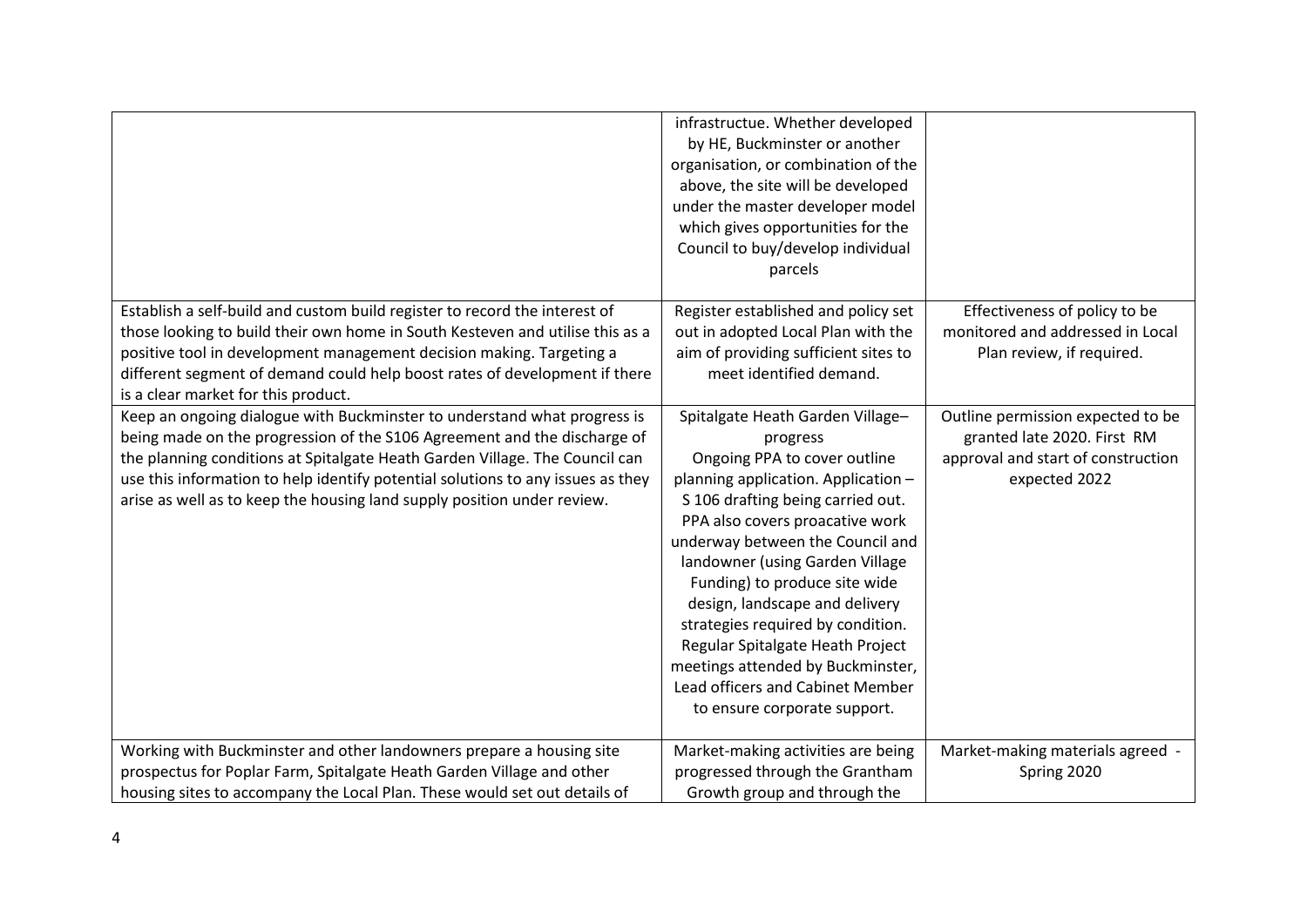| the scheme, status and highlight opportunities for developers and registered<br>providers.                                                                                                                                                                                                                                                                                                                      | day-to-day investment and site<br>promotion activities at InvestSK<br>(the Council's economic<br>development company)                                                                                                                                  |                                                                                                                                                                                                   |
|-----------------------------------------------------------------------------------------------------------------------------------------------------------------------------------------------------------------------------------------------------------------------------------------------------------------------------------------------------------------------------------------------------------------|--------------------------------------------------------------------------------------------------------------------------------------------------------------------------------------------------------------------------------------------------------|---------------------------------------------------------------------------------------------------------------------------------------------------------------------------------------------------|
| Work with landowners / developers through forums and promotion events<br>to help engage with and steer the market (i.e. connecting land owners with<br>developers and attracting new player's intro the market).                                                                                                                                                                                                | <b>Invest SK</b><br>Agents forums<br>Engagement with landowners and<br>developers regarding preparation<br>of Annual Position Statement to<br>demonstrate 5 year housing supply                                                                        | Ongoing<br><b>Annual Position Statement</b><br>submitted by end of July 2020.<br>Impact of Covid-19 to be monitored<br>end of July 2020                                                           |
| Working with Homes England the Council should seek to secure funding<br>from the Affordable Homes Programme to increase the supply of new<br>affordable housing in the urban extensions. Housing sites with a larger<br>proportion of affordable homes deliver more housing quickly but currently<br>viability constraints are limiting the level of affordable housing across both<br>of the urban extensions. | 158 affordable homes delivered in<br>2019/20<br>Viability - site specific viability<br>assessments in Grantham agreed<br>with the Local Plan<br><b>External funding</b><br>HE - SKDC Investment partner as<br>set out above.                           | Effectiveness of policy to be<br>monitored and addressed in Local<br>Plan review, if required. Impact of<br>Covid-19 on the scale and nature of<br>affordable housing to be closely<br>monitored. |
| Introduce Planning Performance Agreements to direct and tailor resources<br>for determining all aspects of the planning process from pre-application<br>stage to the discharging of conditions. This is equally applicable to other<br>large / strategic sites in other areas of the District.                                                                                                                  | PPAs - 4 signed with potential for<br>more<br>All strategic sites covered by<br>Special Projects Team and<br>individual projects dealt with by<br>suitably qualified consultants paid<br>for by PPA fees. This approach<br>enables closer working with | Ongoing                                                                                                                                                                                           |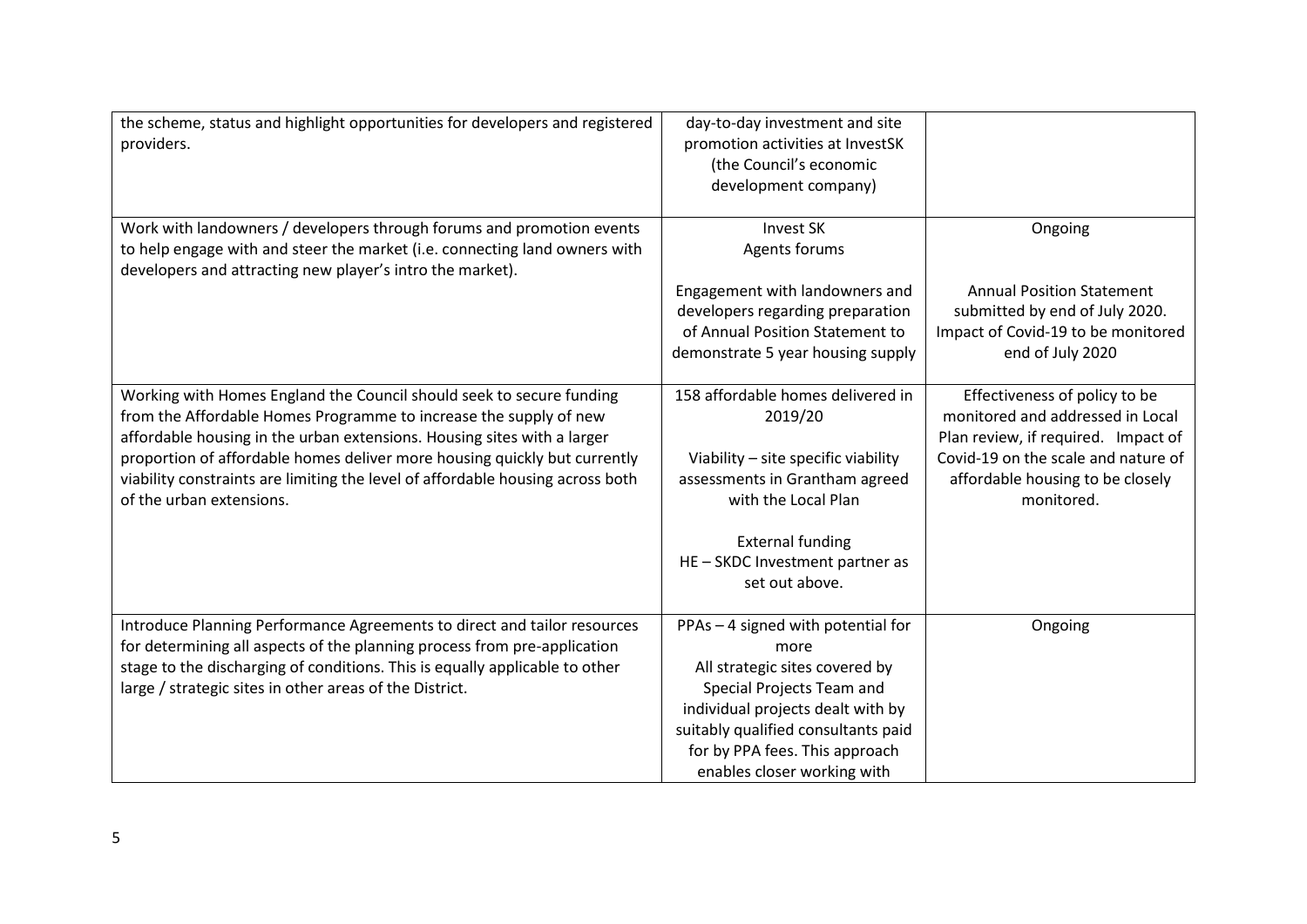|                                                                                                                                                                                                                                                                                                                                                                                                                       | landowners, developers,<br>consultees etc and faster delivery                                                                                                                                                                                                                                                                                      |                                                                                     |
|-----------------------------------------------------------------------------------------------------------------------------------------------------------------------------------------------------------------------------------------------------------------------------------------------------------------------------------------------------------------------------------------------------------------------|----------------------------------------------------------------------------------------------------------------------------------------------------------------------------------------------------------------------------------------------------------------------------------------------------------------------------------------------------|-------------------------------------------------------------------------------------|
| Set up a specific project / Steering group for Spitalgate Heath Garden Village<br>and the former Prince of Wales Gloucester Barracks given its close<br>proximity, comprising representatives from the County and District Council,<br>landowners and utility providers etc. The purpose of this group will be to<br>activity drive for and address the key challenges/ barriers in the delivery of<br>these schemes. | As set out above:<br>Working group for PWOG<br>established with MOD DIO and<br>Homes England<br>Ongoing positive working<br>arrangements with Spitalgate<br>through specific project groups -<br>fed into Growth Board                                                                                                                             | Ongoing                                                                             |
| Appoint or identify a 'Housing Delivery Officer' to provide extra resource<br>whose primary role will be to work with the various parties / organisations<br>involved in the delivery of the urban extensions to monitor progress and<br>where possible assist in accelerating the delivery of housing. This could be a<br>district wide role rather than just focused on the urban extensions in<br>Grantham.        | Phil Moore appointed as Special<br>Projects Officer to lead this work<br>All strategic sites covered by<br>Special Projects Team and<br>individual projects dealt with by<br>suitably qualified consultants paid<br>for by PPA fees. This approach<br>enables closer working with<br>landowners, developers,<br>consultees etc and faster delivery | Team established and working<br>effectively to deliver against PPA<br>requirements. |
| The Council should continue to explore opportunities for joint working with<br>organisations such as Homes England to identify funds that can be used to<br>improve the viability and de-risk the deliverability of the urban extensions<br>not only within Grantham but across the District.                                                                                                                         | As set out above; Homes England<br>sit on the Grantham Growth group<br>and current - and potential future -<br>funding opportunities are being<br>examined.                                                                                                                                                                                        | Ongoing                                                                             |
| The Council should take an active role in ensuring the future housing<br>trajectory at Poplar Farm including by supporting Buckminster and the                                                                                                                                                                                                                                                                        | Poplar Farm - ongoing PPA to<br>cover pre-app discussions relating<br>to revisions to existing permission                                                                                                                                                                                                                                          | PF-S73 application expected late<br>2020 and determined early 2021.                 |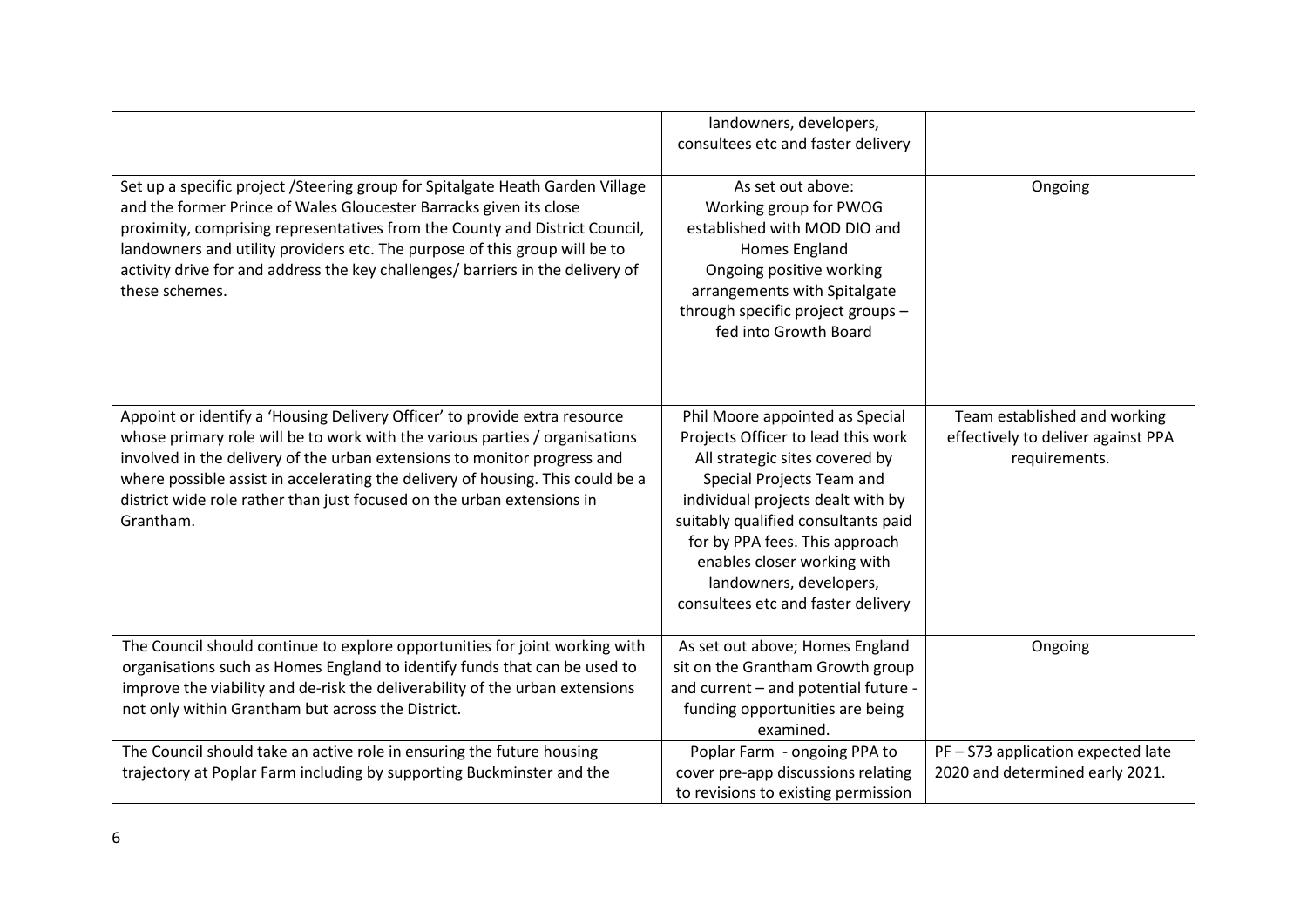| Country Council on their negotiations with Network Rail regarding the        | which will remove obstacles and       | Development to continue              |
|------------------------------------------------------------------------------|---------------------------------------|--------------------------------------|
| future provision of a new link road and bridge.                              | aid delivery. These include removal   | thereafter                           |
|                                                                              | of the need to provide Pennine        |                                      |
|                                                                              | Way link road (now considered by      |                                      |
|                                                                              | LCC Highways to be unnecessary) $-$   |                                      |
|                                                                              | the trigger point has almost been     |                                      |
|                                                                              | reached which has temporarily         |                                      |
|                                                                              | halted further development.           |                                      |
|                                                                              | Buckminster/Norwich Hub acting        |                                      |
|                                                                              | as master developer will be           |                                      |
|                                                                              | providing the infrastructure and      |                                      |
|                                                                              | selling off individual parcels for    |                                      |
|                                                                              | residential development -             |                                      |
|                                                                              | opportunities for Council to          |                                      |
|                                                                              | buy/develop land.                     |                                      |
|                                                                              | Pre-app advice now issued. S73        |                                      |
|                                                                              | application expected to be            |                                      |
|                                                                              | submitted late 2020                   |                                      |
|                                                                              |                                       |                                      |
| The Council should take a pragmatic view on development viability within     | Local Plan adopted including for      | Effectiveness of policy to be        |
| the urban extensions in view of their importance in achieving the Local Plan | site specific viability appraisals on | monitored and addressed in Local     |
| development trajectories36. This will include exploring alternative ways of  | Grantham SUEs and reducing the        | Plan review, if required. To be      |
| delivering affordable housing such as seeking support from Homes England     | Affordable housing requirement in     | considered as part of the Local Plan |
| as described previously.                                                     | Urban Grantham to 20%                 | which will be accompanied by a       |
|                                                                              |                                       | Whole Plan Viability Study.          |
| Monitor and bid for infrastructure funding as and when opportunities arise.  | Infrastructure and Regeneration       | ongoing                              |
|                                                                              | funding - capacity building; future   |                                      |
|                                                                              | high streets                          |                                      |
|                                                                              |                                       |                                      |
| Continue to maintain a strong housing related evidence base and set future   | Commitment to undertake an early      | Effectiveness of policies to be      |
| goals for housing delivery in the full knowledge of what decisions are       | review of the Local Plan which will   | monitored and addressed in Local     |
| required to achieve them, and then consistently action these.                | take account of more robust and       | Plan review, if required.            |
|                                                                              | effective monitoring. This will be    |                                      |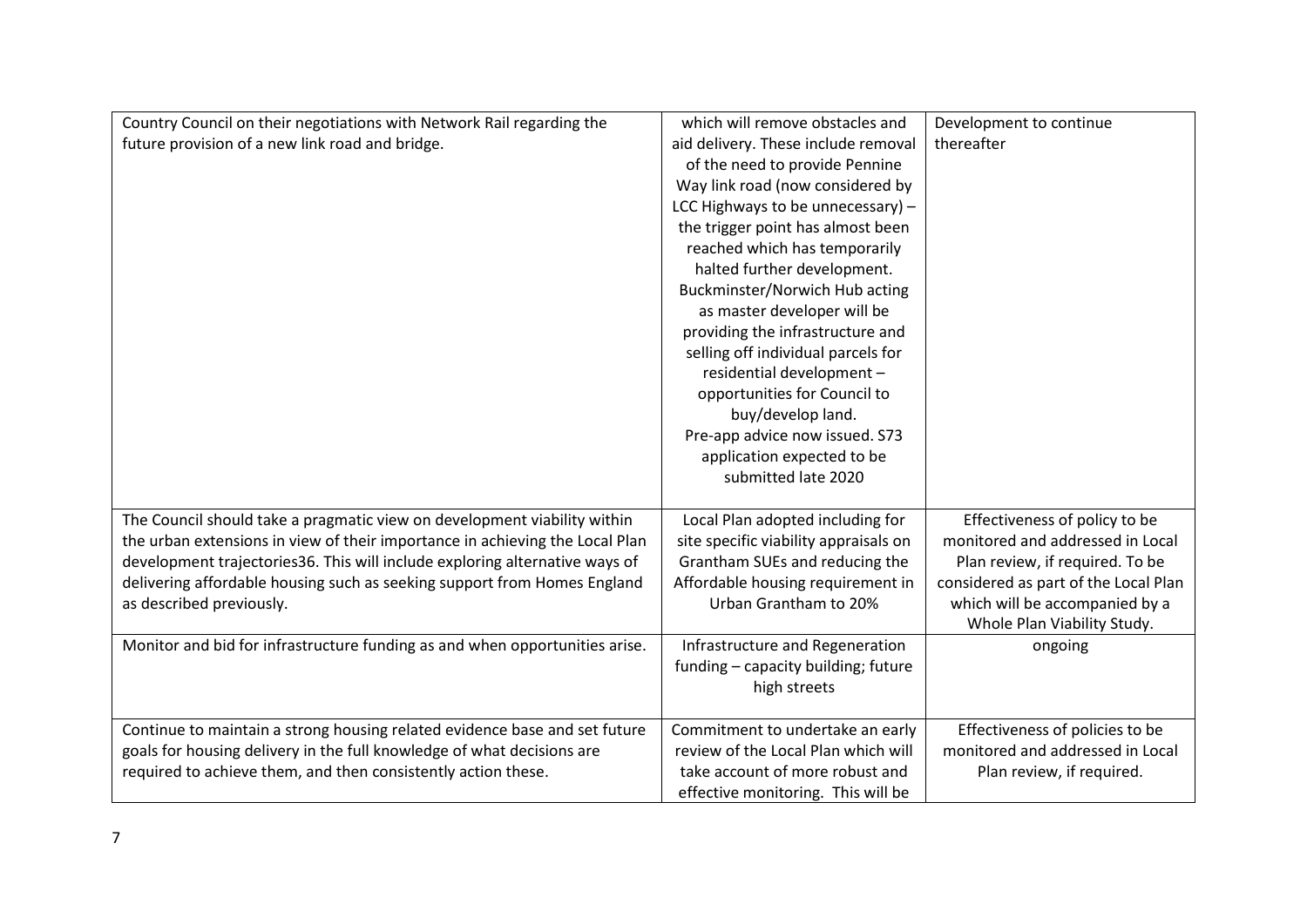| focussed on higher housing growth |  |
|-----------------------------------|--|
| and reviewing employment land     |  |
| provision in particular.          |  |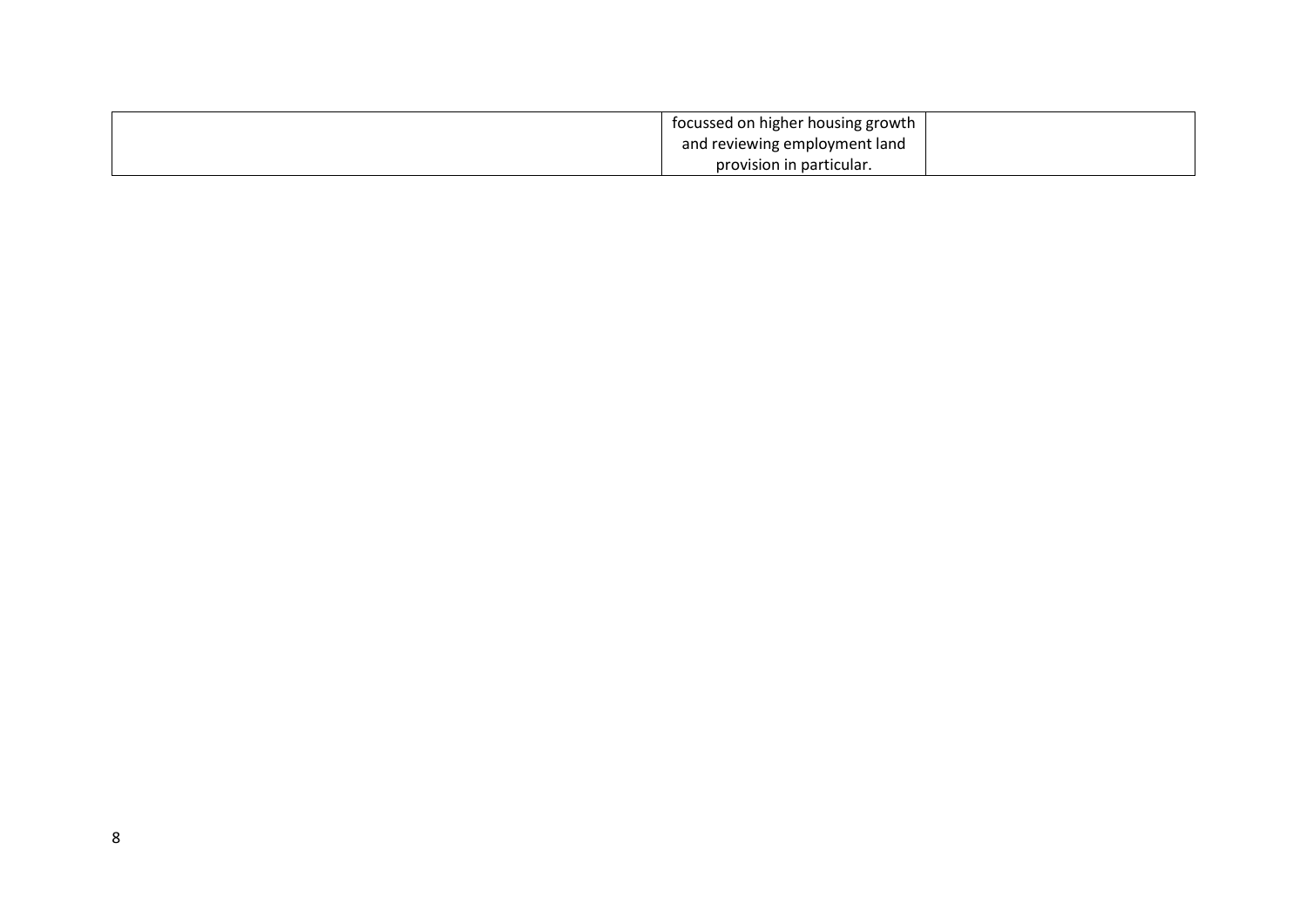| Ensure realistic development           | 1. | Spitalgate Heath 225 dwellings     | Outline application to go back to    | Outline permission expected to be  |
|----------------------------------------|----|------------------------------------|--------------------------------------|------------------------------------|
| trajectories are provided for the      |    | in 5 years. As outlined previously | committee for decision following     | granted late 2020. First RM        |
| urban extensions and the former        |    | the outline permission for         | submission of additional viability   | approval and start of construction |
| Prince of Wales Gloucester Barracks.   |    | Spitalgate Heath Garden Village    | information by the applicant and     | expected 2022                      |
| This is fundamental if the Council are |    | (approved in February 2011 is      | adoption of new local plan.          |                                    |
| to reverse the Housing test Delivery   |    | subject to a number of draft       |                                      |                                    |
| Measurement. We understand that        |    | conditions which include the       | PPA agreed to cover outline          |                                    |
| for the Local Plan examination the     |    | need to agree a S106 Agreement     | planning application $-5106$         |                                    |
| Council are assuming the following     |    | and prepare phase wide or          | drafting being carried out. PPA also |                                    |
| in terms of the trajectories for the   |    | phase specific strategies, briefs  | covers proacative work underway      |                                    |
| three main strategic sites in          |    | and design codes - such as         | between the Council and              |                                    |
| Grantham:                              |    | residential design codes, which    | landowner (using Garden Village      |                                    |
|                                        |    | will be used to guide the          | Funding) to produce sitewide         |                                    |
|                                        |    | subsequent Reserved Matters        | design, landscape and delivery       |                                    |
|                                        |    | submissions. We anticipate that    | strategies required by condition.    |                                    |
|                                        |    | it will take a period of 12 / 18   |                                      |                                    |
|                                        |    | months to prepare these            | Phase 2 of GSRR under                |                                    |
|                                        |    | documents and thereafter a         | construction. Phase 3 commenced,     |                                    |
|                                        |    | further period of say 6/8 months   | expected completion 2023.            |                                    |
|                                        |    | to secure the approval of the      |                                      |                                    |
|                                        |    | first Reserved Matters             | Notwithstanding the above - the      |                                    |
|                                        |    | submission. Upon receiving the     | expected target for delivery has     |                                    |
|                                        |    | first Reserved Matters approval    | not changed                          |                                    |
|                                        |    | we envisage it will take a period  |                                      |                                    |
|                                        |    | of circa 6 months until the        |                                      |                                    |
|                                        |    | completion of the first dwelling.  |                                      |                                    |
|                                        |    | On this basis, it could take       |                                      |                                    |
|                                        |    | between 2 and 2.5 years (24 to     |                                      |                                    |
|                                        |    | 32 months) for the first dwelling  |                                      |                                    |
|                                        |    | to be completed at Spitalgate      |                                      |                                    |
|                                        |    | Heath Garden Village. In           |                                      |                                    |
|                                        |    | addition, the delivery of          |                                      |                                    |
|                                        |    | Spitalgate Garden Village is       |                                      |                                    |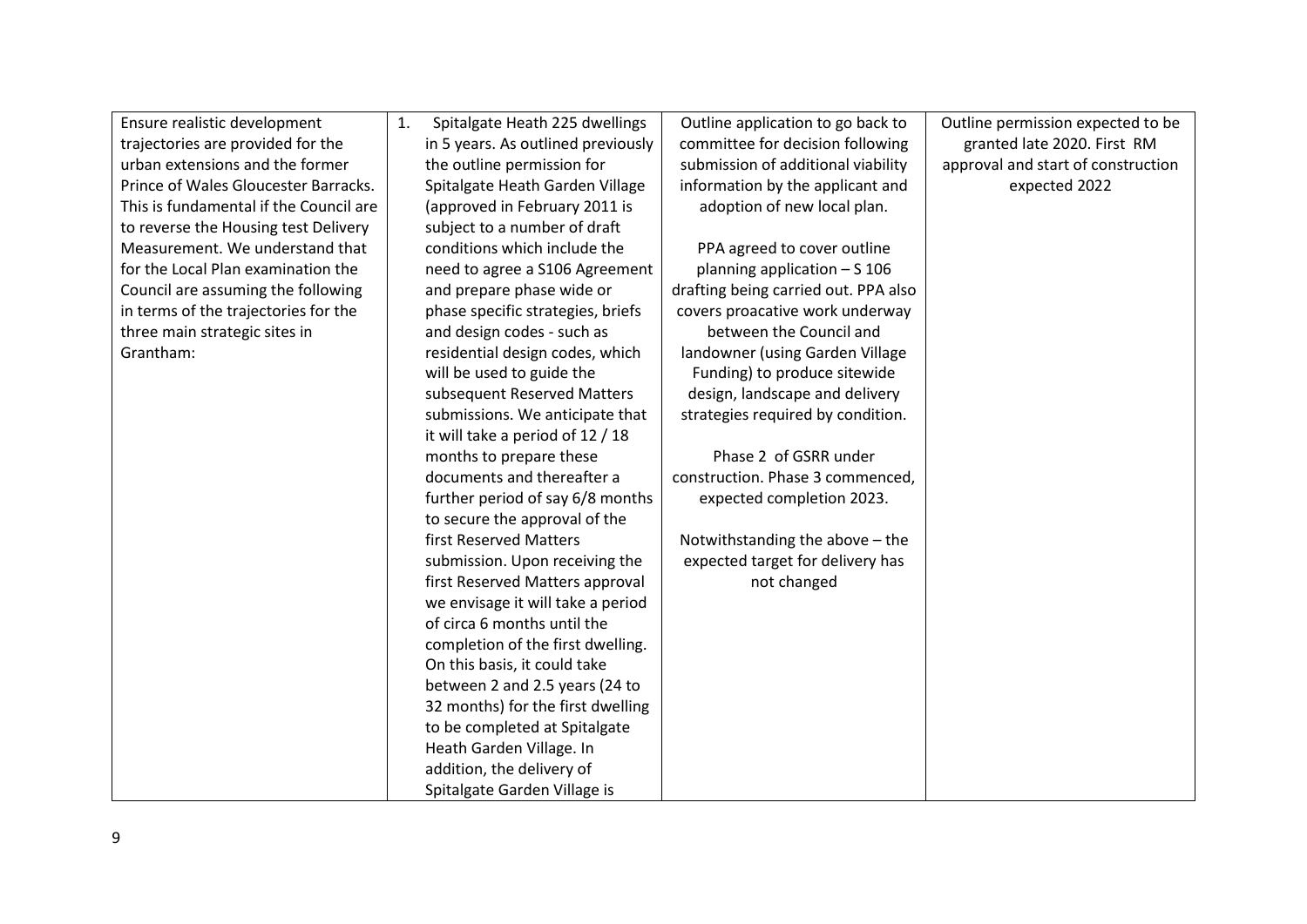| dependent on the construction    |  |
|----------------------------------|--|
| of the Grantham South Relief     |  |
|                                  |  |
| Road (GSRR). The first phase of  |  |
| the relief road was completed in |  |
| 2015 and the second phase is     |  |
| due to commence in June 2019     |  |
| and should last 18 months.       |  |
| Phase 3 is planned to commence   |  |
| in December 2019 and should      |  |
| last 3 years with an estimated   |  |
| completion date of December      |  |
| 2023). In advance of the relief  |  |
| road, a total of 125 dwellings   |  |
| can be delivered of the existing |  |
| highway network. Within this     |  |
| context it seems sensible to     |  |
| show no housing being            |  |
| delivered on Spitalgate until    |  |
| 2022/23. This would equate to a  |  |
| delivery rate of circa 75        |  |
| dwellings per annum over the     |  |
| remaining three years.           |  |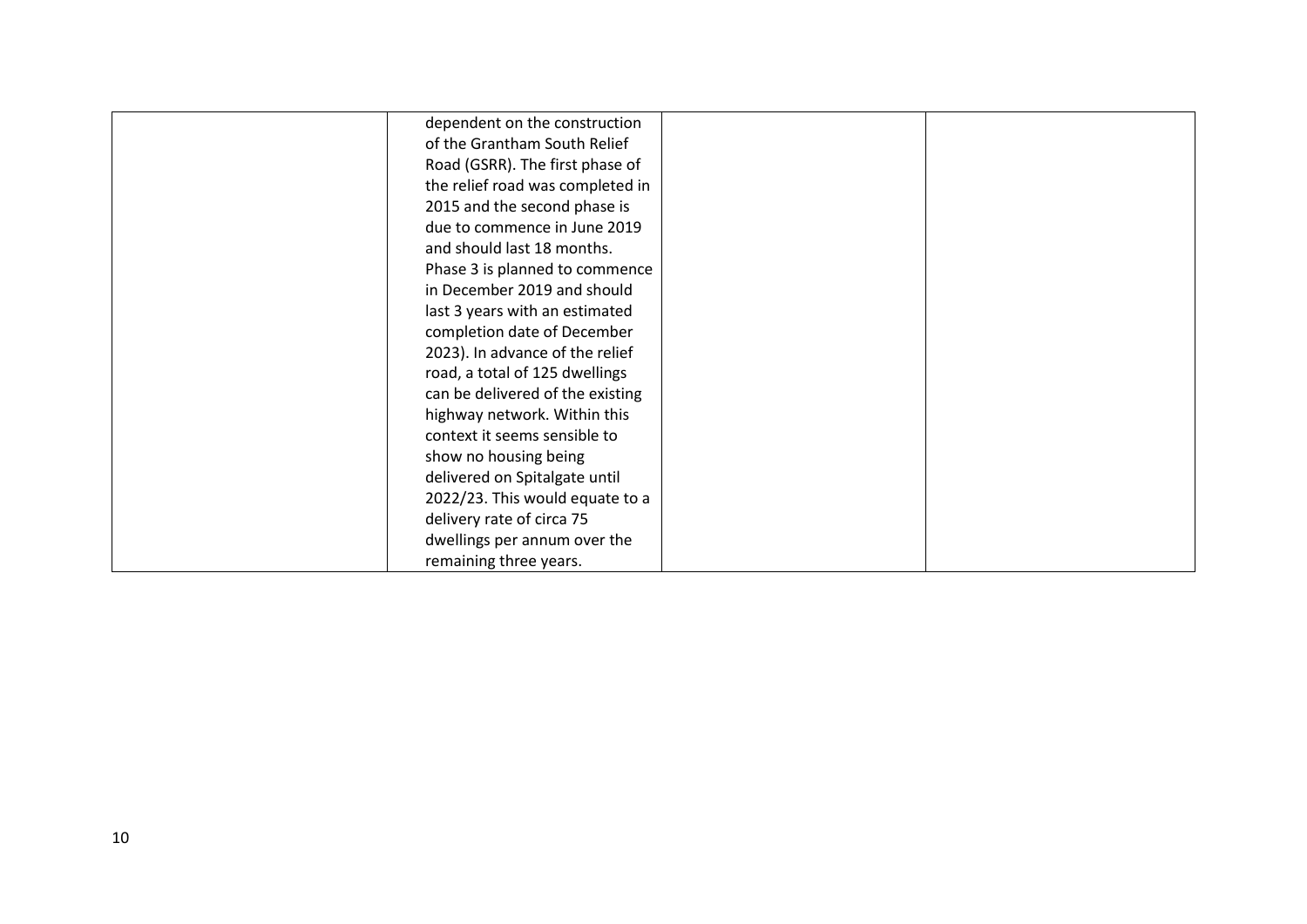| 2. | Whilst we note that the PWoG is   | PWGB adopted for mixed use         | PWGB - outline permission mid |
|----|-----------------------------------|------------------------------------|-------------------------------|
|    | not included in 5 year supply we  | development in new local plan - up | 2021, first RM approval and   |
|    | note that the Council has agreed  | to 4000 dwellings                  | commencement of development   |
|    | a Statement of Common Ground      |                                    | expected mid 2022             |
|    | with the MoD assuming that        |                                    |                               |
|    | 1775 will be built by 2036.       |                                    |                               |
|    | Assuming a start on site in 2020  | Positive working with MOD and      |                               |
|    | this would mean 1,775 units are   | Homes England who intend to        |                               |
|    | delivered over 16 years (circa    | enter into a PPA to cover pre-app  |                               |
|    | 111 per annum). These             | and outline application. They have |                               |
|    | trajectories seem overly          | set out their timescales as show   |                               |
|    | optimistic and it is assumed that | opposite                           |                               |
|    | development can't commence        |                                    |                               |
|    | on this site until completion of  |                                    |                               |
|    | the GSSR which is not due to      |                                    |                               |
|    | happen until 2023. It must also   |                                    |                               |
|    | be acknowledged that PWoG         |                                    |                               |
|    | could be in direct competition    |                                    |                               |
|    | with Spitalgate (as the sites are |                                    |                               |
|    | directly adjacent to one          |                                    |                               |
|    | another) for a period of time     |                                    |                               |
|    | which might slow down the pace    |                                    |                               |
|    | of delivery / sales than would    |                                    |                               |
|    | otherwise be the case if they     |                                    |                               |
|    | were each coming forward in       |                                    |                               |
|    | their own right.                  |                                    |                               |
|    |                                   |                                    |                               |